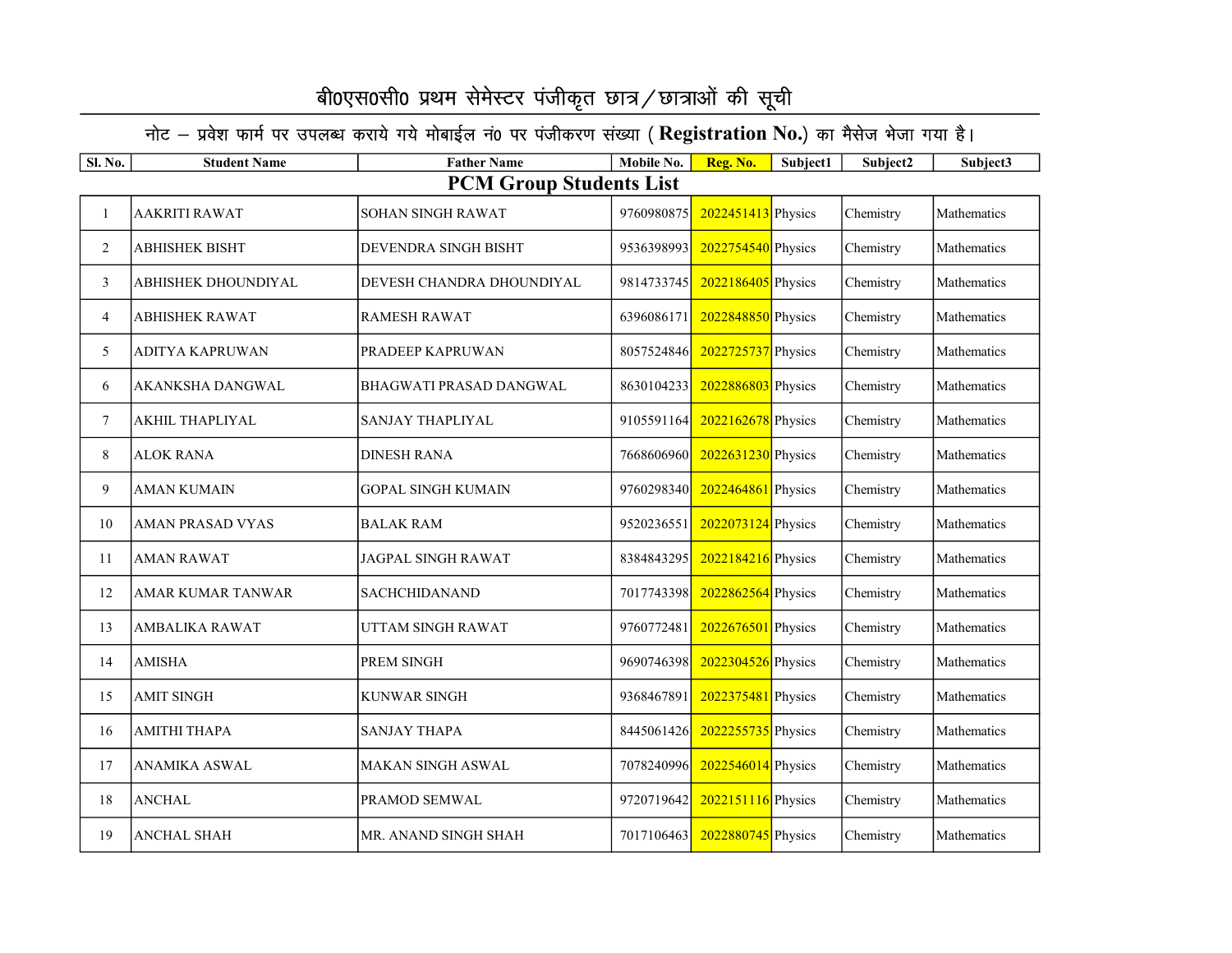| <b>Sl. No.</b> | <b>Student Name</b>     | <b>Father Name</b>             | Mobile No. | Reg. No.             | Subject1 | Subject2  | Subject3    |
|----------------|-------------------------|--------------------------------|------------|----------------------|----------|-----------|-------------|
|                |                         | <b>PCM Group Students List</b> |            |                      |          |           |             |
| 20             | <b>ANISHA KUKRETI</b>   | ANOJ KUMAR KUKRETI             | 7217498421 | 2022783705 Physics   |          | Chemistry | Mathematics |
| 21             | <b>ANJALI NEGI</b>      | <b>GIRISH NEGI</b>             | 9027000389 | 2022171610 Physics   |          | Chemistry | Mathematics |
| 22             | <b>ANJALI RATURI</b>    | <b>DINESH RATURI</b>           | 9058894703 | 2022513465 Physics   |          | Chemistry | Mathematics |
| 23             | <b>ANKIT SINGH</b>      | <b>SABBAL SINGH</b>            | 7900928687 | 2022587532 Physics   |          | Chemistry | Mathematics |
| 24             | ANKITA BARTHWAL         | <b>SURESH BARTHWAL</b>         | 8791320496 | 2022236778 Physics   |          | Chemistry | Mathematics |
| 25             | ANKUSH PARMAR           | VIKRAM SINGH PARMAR            | 9027453180 | 2022132731 Physics   |          | Chemistry | Mathematics |
| 26             | <b>ANKUSH PURWAL</b>    | <b>HARSHMANI</b>               | 7088529411 | 2022804002 Physics   |          | Chemistry | Mathematics |
| 27             | <b>ANUBHAV BHARDWAJ</b> | <b>MANISH KUMAR SHARMA</b>     | 9084642248 | 2022162304 Physics   |          | Chemistry | Mathematics |
| 28             | <b>ANUKUL BAGHEL</b>    | MR JAYVIR SINGH BAGHEL         | 9528018336 | 2022582230 Physics   |          | Chemistry | Mathematics |
| 29             | <b>ARCHANA BISHT</b>    | MR KOMAL SINGH BISHT           | 9997164046 | 2022441577 Physics   |          | Chemistry | Mathematics |
| 30             | ARJUN SINGH RANA        | <b>SUMAN SINGH RANA</b>        | 8126732730 | 2022272607 Physics   |          | Chemistry | Mathematics |
| 31             | ARMAN SINGH RAWAT       | DARMIYAN SINGH RAWAT           | 9917177835 | 2022882704 Physics   |          | Chemistry | Mathematics |
| 32             | <b>ARUN SINGH</b>       | <b>VIJENDA SINGH</b>           | 9897853853 | $2022157475$ Physics |          | Chemistry | Mathematics |
| 33             | <b>ARYAN SARIYAL</b>    | <b>SHYAM SINGH SARIYAL</b>     | 8941843419 | 2022316566 Physics   |          | Chemistry | Mathematics |
| 34             | <b>ASHISH CHAUHAN</b>   | <b>BHAGWAM SINGH CHAUHAN</b>   | 6395518028 | 2022033404 Physics   |          | Chemistry | Mathematics |
| 35             | <b>ASTHI BHARTI</b>     | MR.RAKESH KUMAR                | 9410356221 | $2022460518$ Physics |          | Chemistry | Mathematics |
| 36             | <b>AYUSH ASWAL</b>      | VINOD SINGH ASWAL              | 9149348325 | 2022868638 Physics   |          | Chemistry | Mathematics |
| 37             | AYUSH KURIYAL           | MADAN MOHAN KURIYAL            | 9389987177 | 2022118418 Physics   |          | Chemistry | Mathematics |
| 38             | DEEPAK KUKRETI          | SAMEER PRASAD KUKRETI          | 8266952485 | 2022747716 Physics   |          | Chemistry | Mathematics |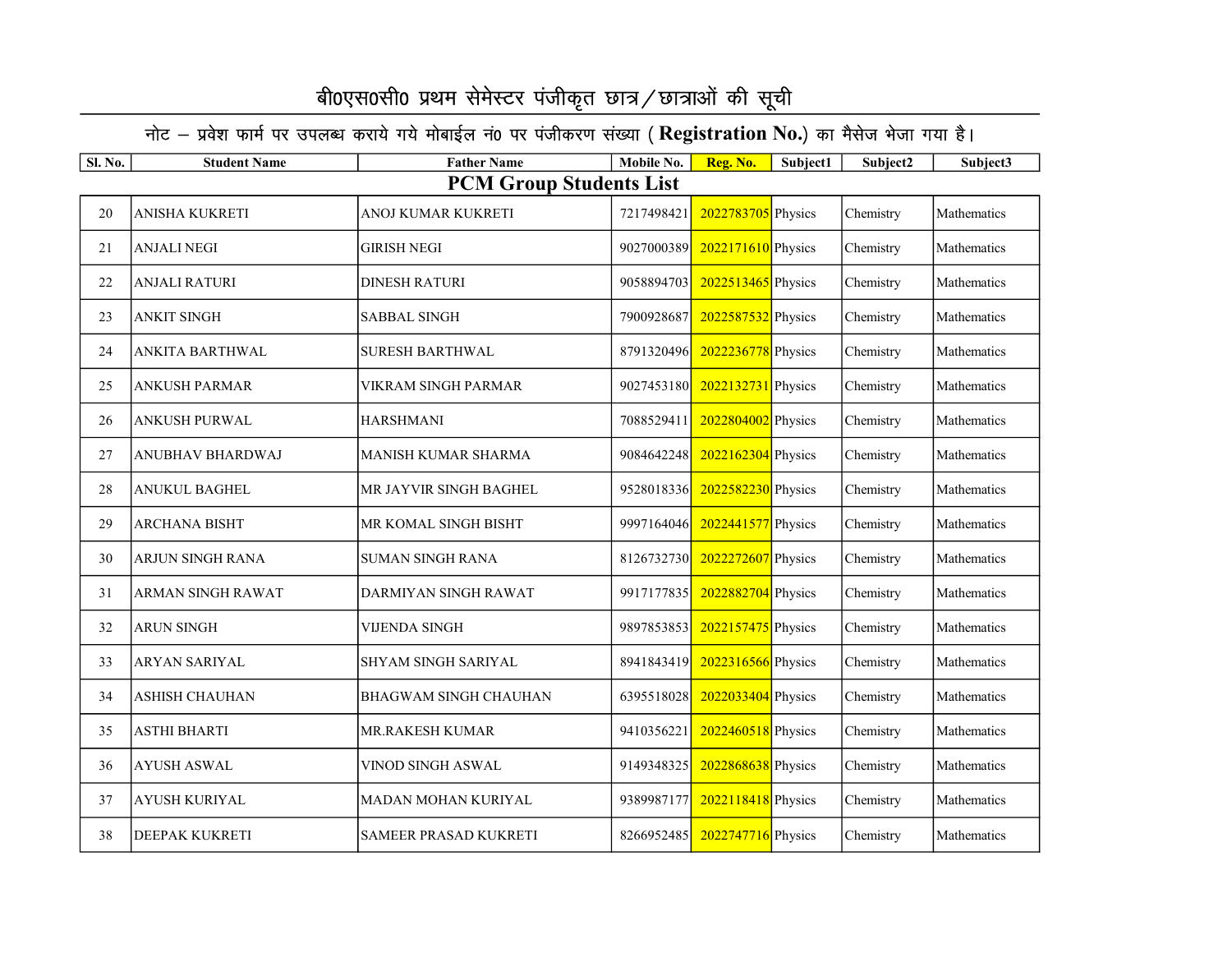| <b>Sl. No.</b> | <b>Student Name</b>            | <b>Father Name</b>           | Mobile No. | Reg. No.             | Subject1 | Subject2  | Subject3    |  |  |  |  |
|----------------|--------------------------------|------------------------------|------------|----------------------|----------|-----------|-------------|--|--|--|--|
|                | <b>PCM Group Students List</b> |                              |            |                      |          |           |             |  |  |  |  |
| 39             | DEEPAK SINGH MEHRA             | DHARAM SINGH MEHRA           | 9321578242 | 2022434700 Physics   |          | Chemistry | Mathematics |  |  |  |  |
| 40             | <b>DEEPALI GIRI</b>            | <b>SHASHI KANT GIRI</b>      | 7037418324 | 2022542442 Physics   |          | Chemistry | Mathematics |  |  |  |  |
| 41             | <b>DEEPANSHU BHATT</b>         | <b>OMPRAKASH BHATT</b>       | 8439158633 | 2022488306 Physics   |          | Chemistry | Mathematics |  |  |  |  |
| 42             | DHANANJAY RAWAT                | <b>BINOD SINGH RAWAT</b>     | 8077839524 | 2022200011 Physics   |          | Chemistry | Mathematics |  |  |  |  |
| 43             | DIKSHA DANGWAL                 | BHAGWATI PRASAND DANGWAL     | 8218360321 | 2022064331 Physics   |          | Chemistry | Mathematics |  |  |  |  |
| 44             | <b>DIPTI</b>                   | MOHAN LAL PATHOI             | 9756852461 | 2022137228 Physics   |          | Chemistry | Mathematics |  |  |  |  |
| 45             | DIVYANSHU BADONI               | <b>DEEPAK BADONI</b>         | 8126984972 | 2022630422 Physics   |          | Chemistry | Mathematics |  |  |  |  |
| 46             | DURYODHAN SINGH                | <b>RANVEER SINGH</b>         | 6398799755 | 2022521020 Physics   |          | Chemistry | Mathematics |  |  |  |  |
| 47             | <b>GAURAV KOTHIYAL</b>         | HARSHPATI KOTHIYAL           | 9368597690 | $2022054610$ Physics |          | Chemistry | Mathematics |  |  |  |  |
| 48             | <b>GAURAV NEGI</b>             | <b>ANAND SINGH</b>           | 9548337966 | 2022171476 Physics   |          | Chemistry | Mathematics |  |  |  |  |
| 49             | <b>GAURAV RANA</b>             | MR. KAMAL SINGH RANA         | 7302846009 | 2022816004 Physics   |          | Chemistry | Mathematics |  |  |  |  |
| 50             | <b>GAUTAM NEGI</b>             | <b>KASHMIR SINGH NEGI</b>    | 8267002110 | 2022808873 Physics   |          | Chemistry | Mathematics |  |  |  |  |
| 51             | <b>GIRISH BHANDARI</b>         | UTTAM SINGH BHANDARI         | 9084055723 | 2022585685 Physics   |          | Chemistry | Mathematics |  |  |  |  |
| 52             | <b>GUNJAN BHATNAGAR</b>        | LATE SHRI SANJAY BHATNAGAR   | 9997775570 | 2022726845 Physics   |          | Chemistry | Mathematics |  |  |  |  |
| 53             | <b>HANS RAI</b>                | <b>JABAR SINGH</b>           | 9045153568 | 2022485870 Physics   |          | Chemistry | Mathematics |  |  |  |  |
| 54             | <b>HARSHITA</b>                | DARSHAN LAL BIJALWAN         | 7310949731 | 2022663085 Physics   |          | Chemistry | Mathematics |  |  |  |  |
| 55             | <b>HIMANI DEVALI</b>           | <b>GIRISH CHANDRA DEVALI</b> | 9675599830 | 2022368738 Physics   |          | Chemistry | Mathematics |  |  |  |  |
| 56             | HIMANI MINGWAL                 | SOHAN SINGH MINGWAL          | 8279942186 | 2022021126 Physics   |          | Chemistry | Mathematics |  |  |  |  |
| 57             | HIMANSHU NEGI                  | <b>GAJENDRA SINGH NEGI</b>   | 9997160588 | 2022142736 Physics   |          | Chemistry | Mathematics |  |  |  |  |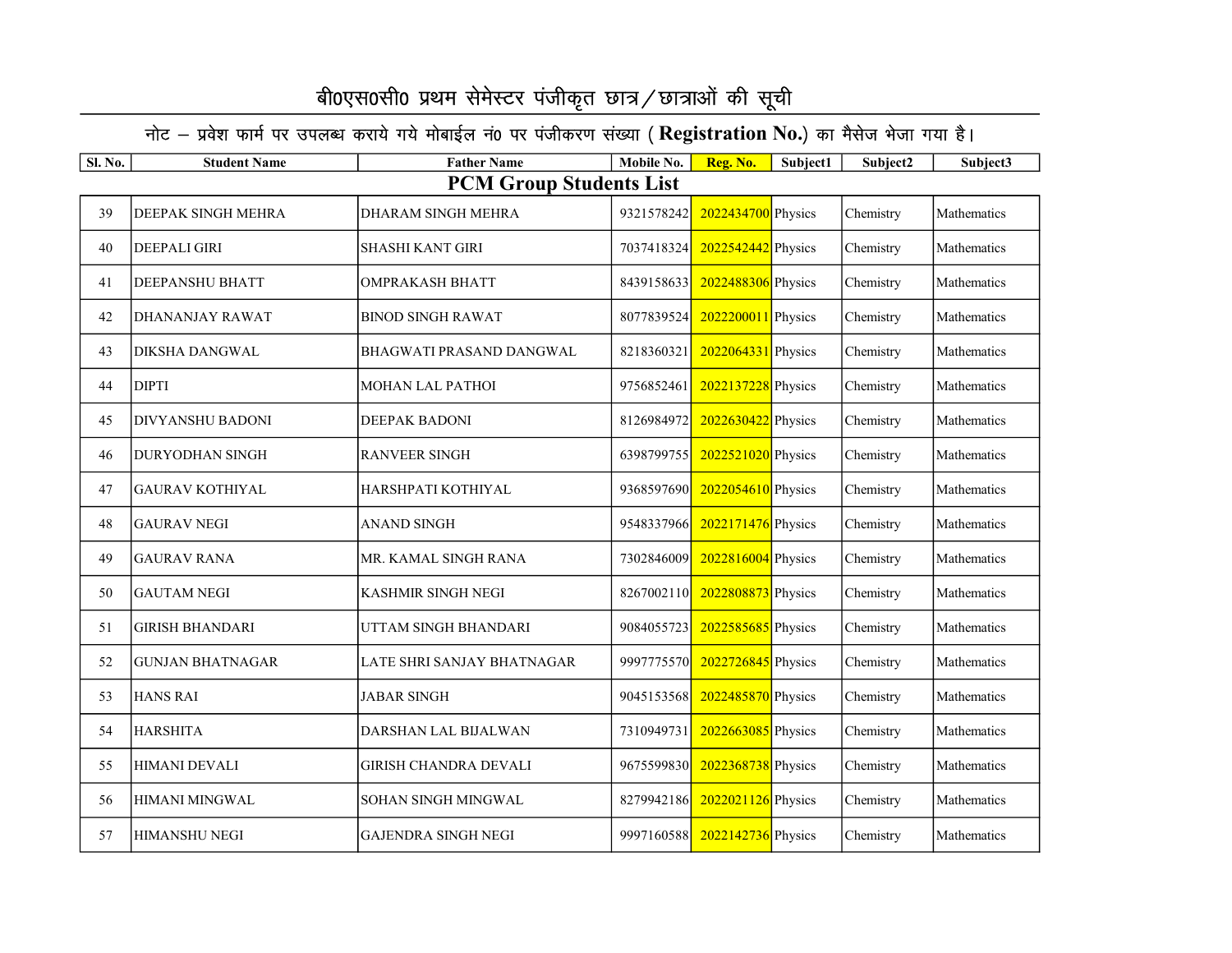| <b>Sl. No.</b> | <b>Student Name</b>            | <b>Father Name</b>         | Mobile No. | Reg. No.                      | Subject1 | Subject2  | Subject3    |  |  |  |  |
|----------------|--------------------------------|----------------------------|------------|-------------------------------|----------|-----------|-------------|--|--|--|--|
|                | <b>PCM Group Students List</b> |                            |            |                               |          |           |             |  |  |  |  |
| 58             | <b>HIMANSHU PUROHIT</b>        | KAMLA DUTT PUROHIT         | 8077097700 | 2022667550 Physics            |          | Chemistry | Mathematics |  |  |  |  |
| 59             | ISHA KUKRETI                   | DEVENDER KUKRETI           | 9105181416 | 2022563072 Physics            |          | Chemistry | Mathematics |  |  |  |  |
| 60             | ISHU CHAUHAN                   | KULDEEP CHAUHAN            | 8864834136 | $2022634074$ Physics          |          | Chemistry | Mathematics |  |  |  |  |
| 61             | <b>JYOTI RAWAT</b>             | RAJENDRA SINGH RAWAT       | 7895634129 | 2022132332 Physics            |          | Chemistry | Mathematics |  |  |  |  |
| 62             | <b>KAJAL</b>                   | <b>DARMIYAN SINGH</b>      | 7895531730 | 2022437135 Physics            |          | Chemistry | Mathematics |  |  |  |  |
| 63             | <b>KAJAL PANWAR</b>            | KISHOR SINGH PANWAR        | 7505745014 | 2022758115 Physics            |          | Chemistry | Mathematics |  |  |  |  |
| 64             | <b>KAJAL SHARMA</b>            | <b>DINESH SHARMA</b>       | 9528822047 | 2022388866 Physics            |          | Chemistry | Mathematics |  |  |  |  |
| 65             | <b>KANCHAN RAWAT</b>           | DABAL SINGH RAWAT          | 7351517641 | 2022378115 Physics            |          | Chemistry | Mathematics |  |  |  |  |
| 66             | <b>KARAN SINGH BISHT</b>       | DEVENDRA SINGH BISHT       | 9870853947 | 2022280478 Physics            |          | Chemistry | Mathematics |  |  |  |  |
| 67             | <b>KATYAYANI BHATT</b>         | MR. TRISHAKTI PRASAD BHATT | 8439192805 | 2022844127 Physics            |          | Chemistry | Mathematics |  |  |  |  |
| 68             | <b>KESHAV BHATT</b>            | DEV PRAKASH BHATT          | 7465021535 | 2022853258 Physics            |          | Chemistry | Mathematics |  |  |  |  |
| 69             | <b>KIRAN BHATT</b>             | <b>SHARAT RAM BHATT</b>    | 9058333132 | 2022044133 Physics            |          | Chemistry | Mathematics |  |  |  |  |
| 70             | <b>KOMAL CHAUHAN</b>           | RANVEER SINGH CHAUHAN      | 8192881035 | 2022515084 Physics            |          | Chemistry | Mathematics |  |  |  |  |
| 71             | <b>KOMAL RAWAT</b>             | RAJENDRA SINGH RAWAT       | 8433257944 | 2022424047 Physics            |          | Chemistry | Mathematics |  |  |  |  |
| 72             | <b>KOMAL SINGH</b>             | <b>SHIVCHAND</b>           | 8791825506 | 2022308215 Physics            |          | Chemistry | Mathematics |  |  |  |  |
| 73             | <b>KRISHNA BHATNAGAR</b>       | MR.MUKESH BHATNAGAR        | 7906357615 | 2022115252 Physics            |          | Chemistry | Mathematics |  |  |  |  |
| 74             | <b>LAVISH SINGH</b>            | NARENDRA SINGH             | 9997809187 | 2022313865 Physics            |          | Chemistry | Mathematics |  |  |  |  |
| 75             | LOVE GHILDIYAL                 | RAM PRASAD GHILDIYAL       | 7060710868 | 2022085850 Physics            |          | Chemistry | Mathematics |  |  |  |  |
| 76             | <b>MANISHA KHANTWAL</b>        | MR.DEVENDRA DEV            |            | 6396176670 2022635244 Physics |          | Chemistry | Mathematics |  |  |  |  |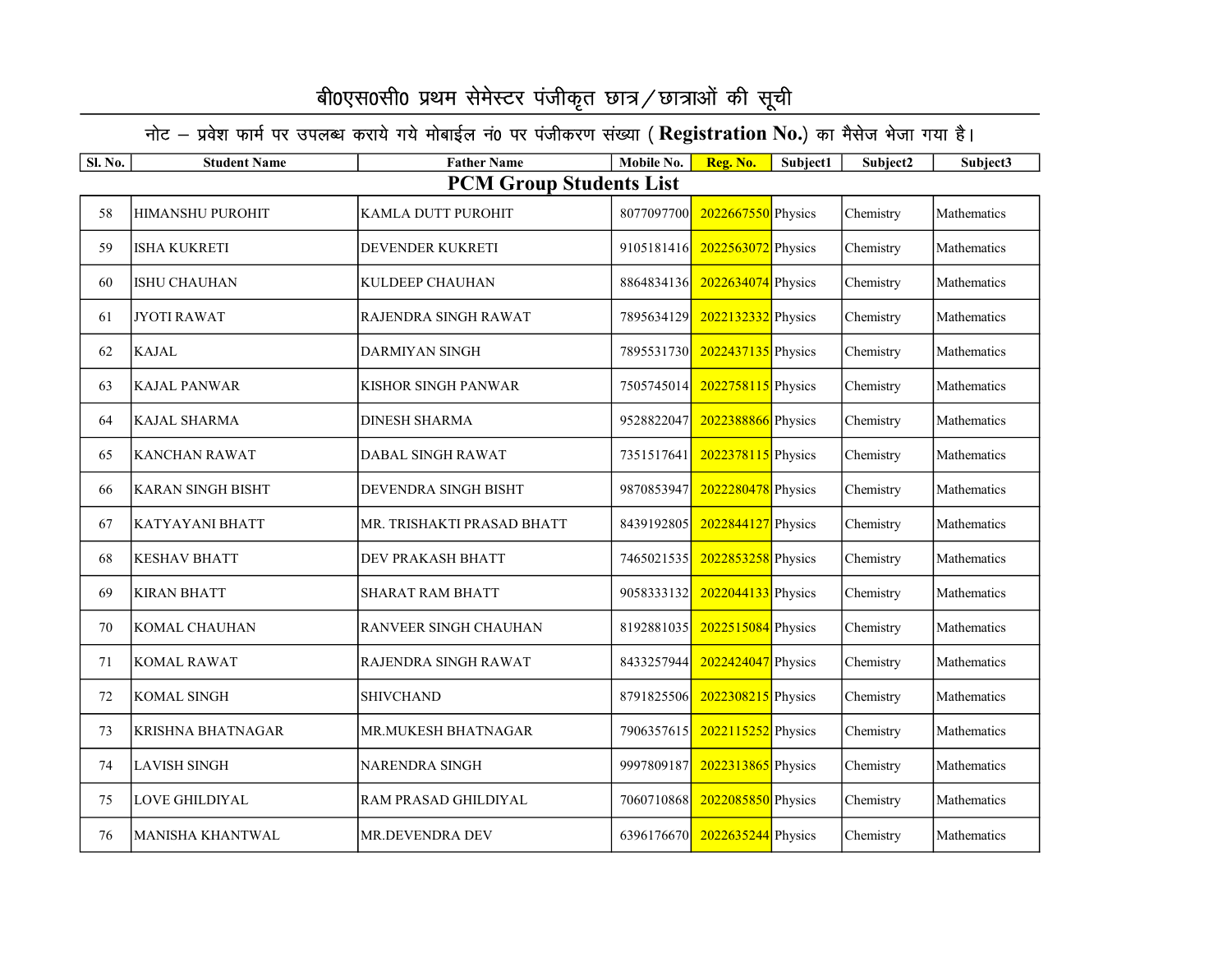| <b>Sl. No.</b> | <b>Student Name</b>      | <b>Father Name</b>             | Mobile No. | Reg. No.             | Subject1 | Subject2  | Subject3    |
|----------------|--------------------------|--------------------------------|------------|----------------------|----------|-----------|-------------|
|                |                          | <b>PCM Group Students List</b> |            |                      |          |           |             |
| 77             | <b>MANOJ PAINULY</b>     | <b>GANGA PRASAD PAINULY</b>    | 7055446776 | 2022443211 Physics   |          | Chemistry | Mathematics |
| 78             | <b>MEGHA BAHUGUNA</b>    | <b>JAYDEV BAHUGUNA</b>         | 9760754431 | 2022285113 Physics   |          | Chemistry | Mathematics |
| 79             | <b>MONIKA</b>            | PURAN SINGH RAMOLA             | 9456118024 | $2022650112$ Physics |          | Chemistry | Mathematics |
| 80             | MONIKA CHAUHAN           | MANOHAR SINGH CHAUHAN          | 9105022536 | 2022064021 Physics   |          | Chemistry | Mathematics |
| 81             | MONIKA KANDWAL           | <b>GYANCHAND KANDAWAL</b>      | 9012501137 | 2022872503 Physics   |          | Chemistry | Mathematics |
| 82             | <b>NEELAM NEGI</b>       | VINOD NEGI                     | 7534943368 | 2022154168 Physics   |          | Chemistry | Mathematics |
| 83             | <b>NEHA</b>              | <b>SATPAL SINGH</b>            | 6399393525 | 2022842668 Physics   |          | Chemistry | Mathematics |
| 84             | <b>NEHA GAUR</b>         | <b>MUKANDILAL GAUR</b>         | 9389871578 | 2022233024 Physics   |          | Chemistry | Mathematics |
| 85             | NISHANT KUMAR PRAJAPATI  | <b>ASHARAM</b>                 | 8923094373 | 2022757138 Physics   |          | Chemistry | Mathematics |
| 86             | PAYAL RANA               | <b>SUKHDEV SINGH RANA</b>      | 9548399969 | $2022816016$ Physics |          | Chemistry | Mathematics |
| 87             | POOJA JETHURI            | <b>BALVEER SINGH JETHURI</b>   | 9520243649 | 2022711236 Physics   |          | Chemistry | Mathematics |
| 88             | POOJA PANT               | <b>SANTOSH PANT</b>            | 8532824439 | 2022464781 Physics   |          | Chemistry | Mathematics |
| 89             | PRARTHNA MISHRA          | <b>SOHAN LAL</b>               | 8439579463 | $2022118310$ Physics |          | Chemistry | Mathematics |
| 90             | <b>PREETIKA</b>          | <b>RAMESH PRASAD</b>           | 7895077973 | 2022756144 Physics   |          | Chemistry | Mathematics |
| 91             | PRIYANKA SINGH           | <b>KARAN SINGH</b>             | 8266866172 | 2022071000 Physics   |          | Chemistry | Mathematics |
| 92             | <b>RAHUL BISHT</b>       | UTTAM SINGH BISHT              | 8544884025 | 2022102011 Physics   |          | Chemistry | Mathematics |
| 93             | <b>RAHUL BISHT</b>       | <b>MAKAN SINGH</b>             | 8439686473 | 2022750227 Physics   |          | Chemistry | Mathematics |
| 94             | <b>RAHUL SINGH</b>       | VISHAMBER SINGH                | 7895631372 | 2022811705 Physics   |          | Chemistry | Mathematics |
| 95             | <b>RAHUL SINGH RAWAT</b> | <b>BADSHAHA SINGH RAWAT</b>    | 7895871817 | 2022278043 Physics   |          | Chemistry | Mathematics |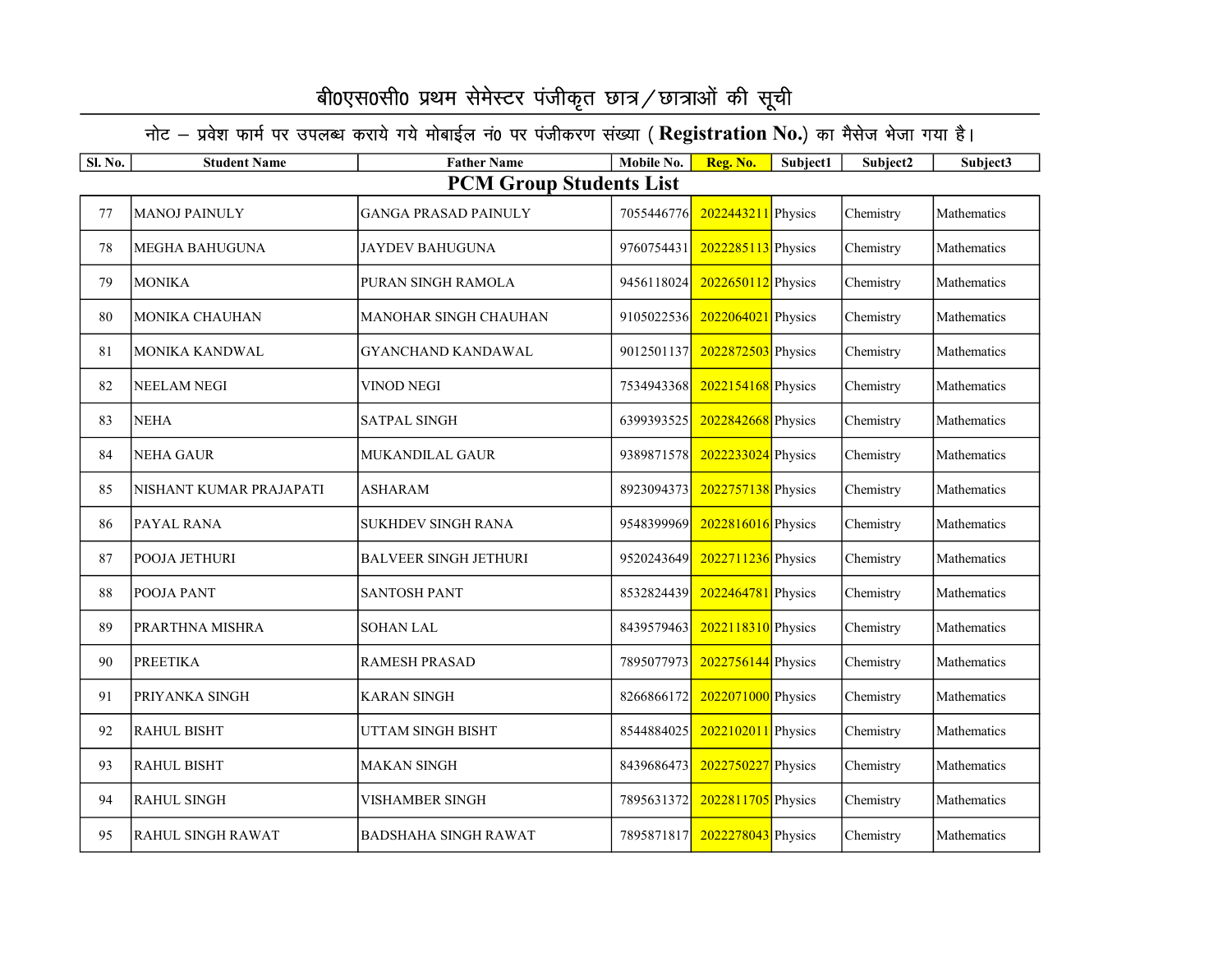| Sl. No. | <b>Student Name</b>      | <b>Father Name</b>             | Mobile No. | Reg. No.           | Subject1 | Subject2  | Subject3    |
|---------|--------------------------|--------------------------------|------------|--------------------|----------|-----------|-------------|
|         |                          | <b>PCM Group Students List</b> |            |                    |          |           |             |
| 96      | <b>RAJEEV</b>            | <b>CHANDRA PRAKASH</b>         | 7037386052 | 2022005375 Physics |          | Chemistry | Mathematics |
| 97      | <b>RAJEEV RAWAT</b>      | JAGMOHAN SINGH RAWAT           | 7535909235 | 2022567265 Physics |          | Chemistry | Mathematics |
| 98      | RAVEENA MANDAL           | <b>GANESH MANDAL</b>           | 6396478399 | 2022551846 Physics |          | Chemistry | Mathematics |
| 99      | <b>REETIKA</b>           | <b>KRISHAN KUMAR ANEJA</b>     | 8755172220 | 2022526845 Physics |          | Chemistry | Mathematics |
| 100     | RITIKA SHARMA            | <b>SUNIL SHARMA</b>            | 9548689430 | 2022217803 Physics |          | Chemistry | Mathematics |
| 101     | ROHIT BHATT              | RAMESHWAR PRASAD BHATT         | 9639769534 | 2022738761 Physics |          | Chemistry | Mathematics |
| 102     | <b>SACHIN CHAUHAN</b>    | MR. BIR SINGH CHAUHAN          | 7017856732 | 2022385466 Physics |          | Chemistry | Mathematics |
| 103     | <b>SAGAR</b>             | <b>RAMESH CHAND</b>            | 9675043560 | 2022355153 Physics |          | Chemistry | Mathematics |
| 104     | <b>SAGAR CHHABRA</b>     | RAJKUMAR CHHABRA               | 8126211917 | 2022714874 Physics |          | Chemistry | Mathematics |
| 105     | <b>SAKSHI LAKHERA</b>    | <b>VINOD LAKHERA</b>           | 7310547848 | 2022852105 Physics |          | Chemistry | Mathematics |
| 106     | <b>SAKSHI NAUTIYAL</b>   | <b>JITENDRA NAUTIYAL</b>       | 8445059716 | 2022640334 Physics |          | Chemistry | Mathematics |
| 107     | <b>SALONI</b>            | <b>JEET SINGH RAWAT</b>        | 6398378515 | 2022068845 Physics |          | Chemistry | Mathematics |
| 108     | <b>SANCHIT THAPLIYAL</b> | <b>SANJAY THAPLIYAL</b>        | 8077658864 | 2022804318 Physics |          | Chemistry | Mathematics |
| 109     | <b>SANJANA GUPTA</b>     | JOGENDRA PRASAD GUPTA          | 9720177370 | 2022818862 Physics |          | Chemistry | Mathematics |
| 110     | <b>SAURABH KUMAR</b>     | VEERENDRA KUMAR                | 8755806657 | 2022581117 Physics |          | Chemistry | Mathematics |
| 111     | <b>SHIVAM KUMAR</b>      | <b>MAHESH KUMAR</b>            | 6398524950 | 2022023134 Physics |          | Chemistry | Mathematics |
| 112     | <b>SHRUTI BISHT</b>      | <b>MADAN SINGH BISHT</b>       | 8923889668 | 2022857602 Physics |          | Chemistry | Mathematics |
| 113     | <b>SHRUTI SAINI</b>      | <b>ANIL KUMAR</b>              | 8279693413 | 2022603236 Physics |          | Chemistry | Mathematics |
| 114     | <b>SHWETA RANGER</b>     | <b>MATBAR SINGH RANGER</b>     | 7505396457 | 2022312754 Physics |          | Chemistry | Mathematics |